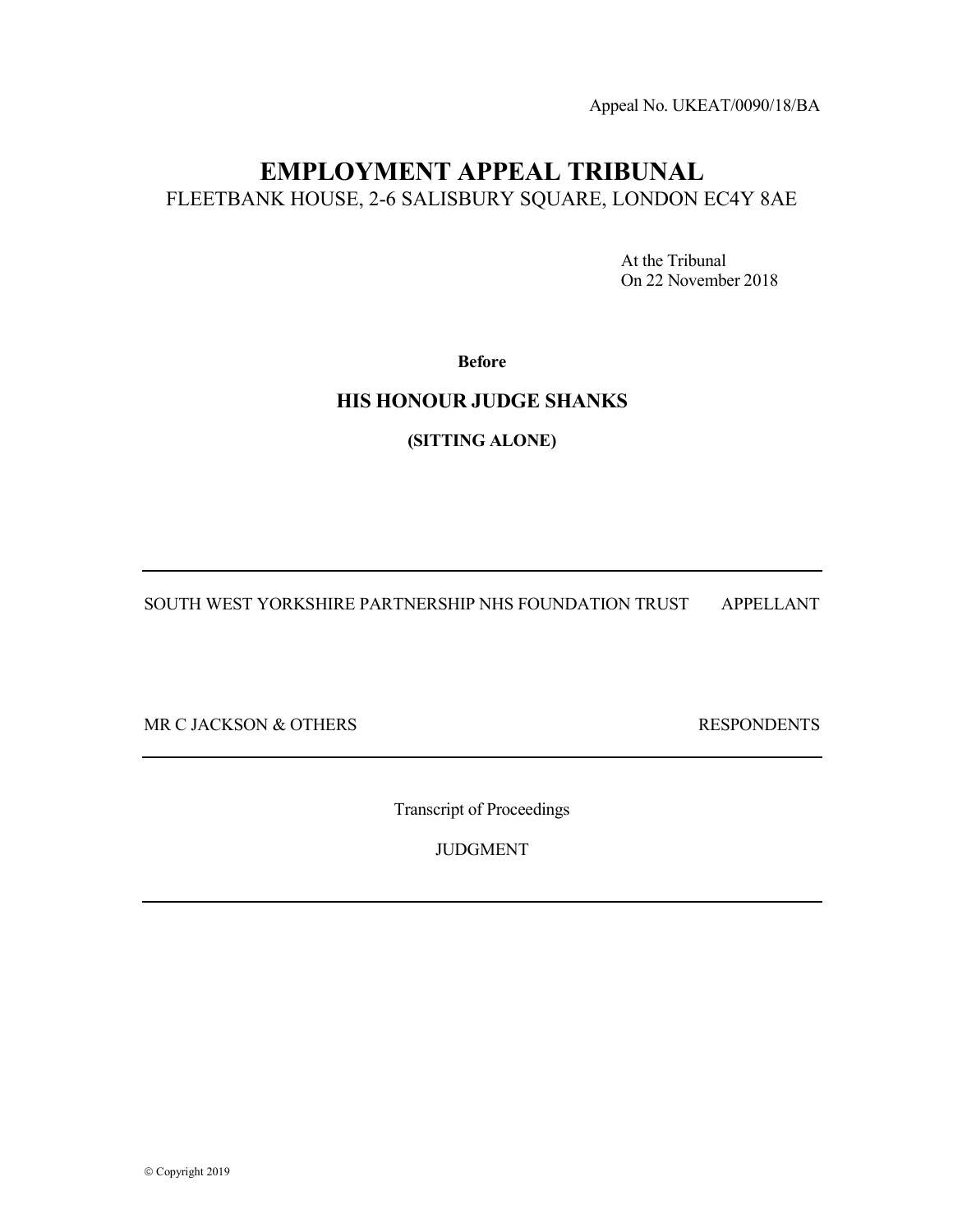## **APPEARANCES**

For the Appellant MR BEN WILLIAMS (of Counsel) Instructed by: Capsticks Solicitors LLP Toronto Square Toronto Street Leeds LS1 2HJ

For the Respondents No appearance or representation by or on behalf of the Respondent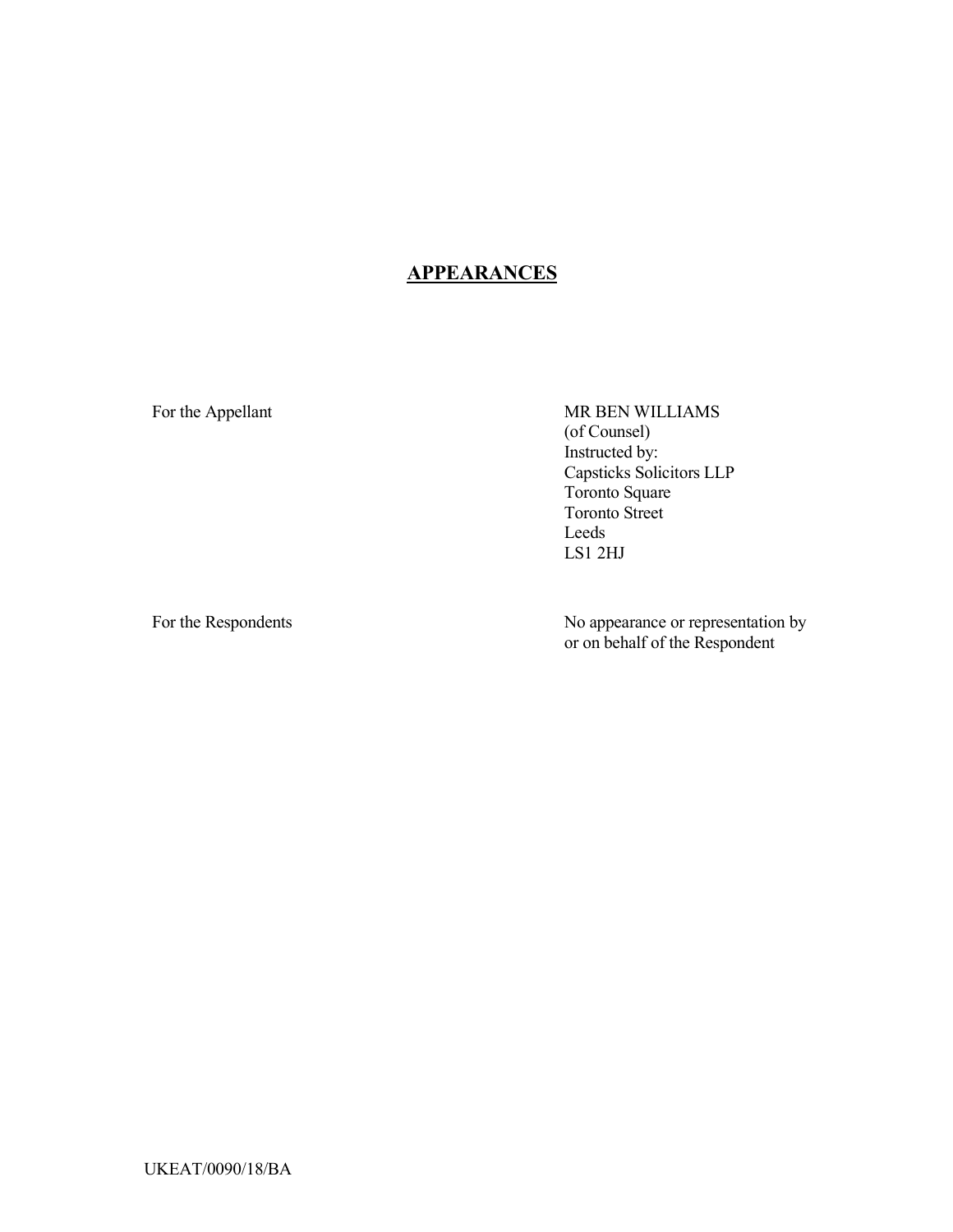#### **SUMMARY**

#### MATERNITY RIGHTS AND PARENTAL LEAVE

The Claimant was on maternity leave while a redundancy exercise was being carried out. An important e-mail requiring her to fill in a redeployment document and return it to HR as soon as possible was sent to her work e-mail address which she was not accessing. As a result, she did not get notice of the e-mail or fill in the form for several days. Although this did not cause any substantial harm it caused her legitimate concern and the Employment Appeal Tribunal ("EAT") upheld the Employment Tribunal's ("ET") finding that it amounted to "unfavourable treatment".

The ET also found that the unfavourable treatment was "because" she was exercising her rights to maternity leave and thus amounted to discrimination under section 18(4) Equality Act 2010. The appeal in relation to this issue was allowed because the ET did not consider causation properly in the light of the decisions in Indigo design Build  $\&$  Management Limited  $\&$  Anor v Martinez (Sex discrimination: Direct) [2014] UKEAT/0020/14/0007 and Onu v Akwiwu and Another [2014] EWCA Civ 279. Although the unfavourable treatment would not have happened "but for" the fact that the Claimant was on maternity leave, the ET had not considered whether this was the "reason why" she had been treated unfavourably. There was no finding that the fact that she was on maternity leave had operated on the Respondent's mind and there was no sufficient factual basis or analysis to support a finding that the Respondent had applied an inherently discriminatory criterion; in particular, the ET's Judgment was not clear as to why the sender of the e-mail used only her work email address or why the Claimant did not have access to her work emails.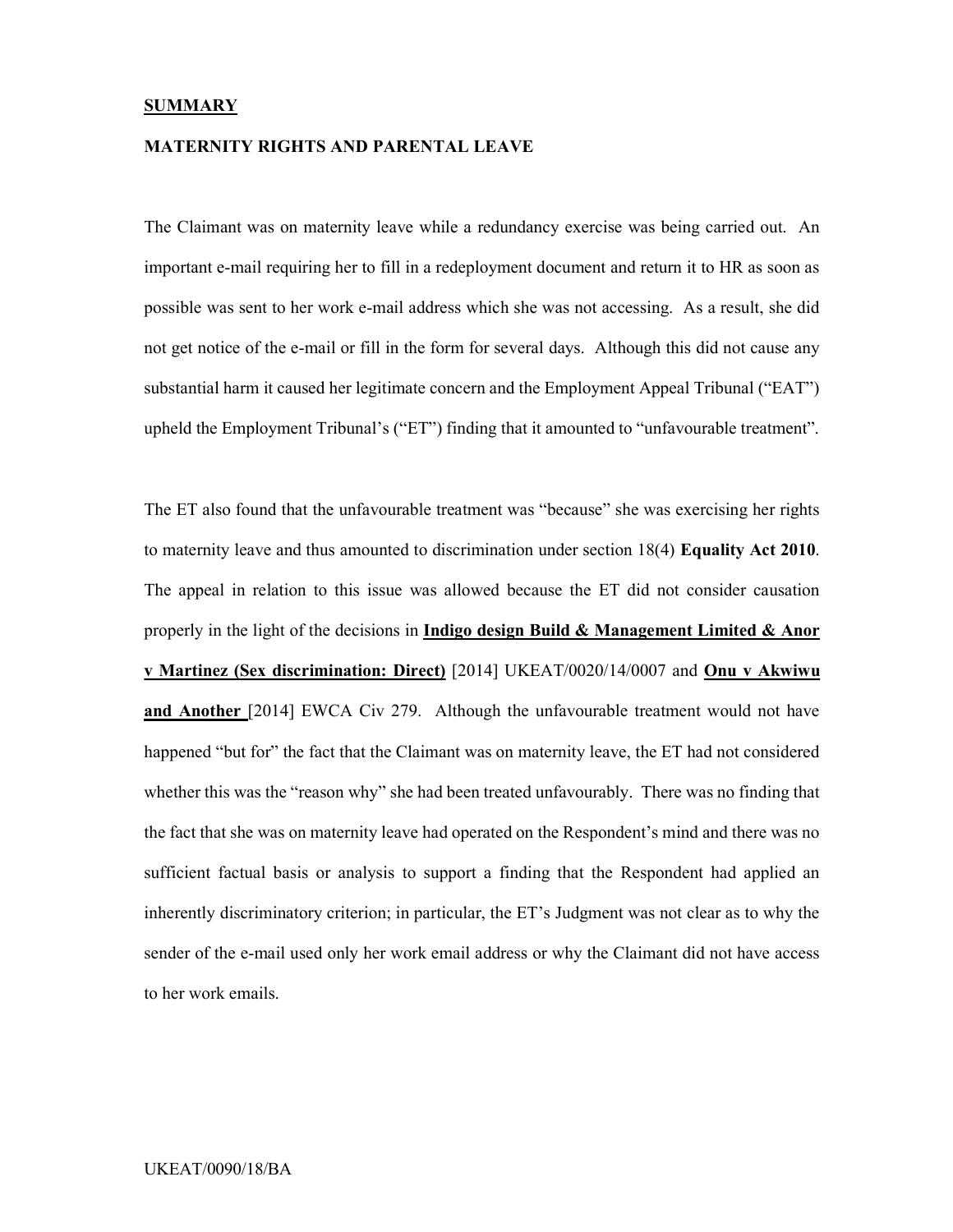#### **HIS HONOUR JUDGE SHANKS**

1. This is an appeal by the Respondent below, which I shall refer to as the Trust, against one particular decision of the ET sitting in Leeds (Employment Judge Jones and Ms J Lancaster and Mr K Lannaman) in a Judgment sent out by the Tribunal on 12 March 2018. That decision was set out in paragraph 4 of the Judgment and it was to the effect that the eighth Claimant, Mrs Emma Pease, was unfavourably treated because she had exercised her right to take maternity leave. It is right to point out that straight away there were 19 Claimants and that the ET sat for 14 days and produced a unanimous Judgment on all issues, which covered some 39 pages.

2. For readily understandable reasons neither Mrs Pease nor her representative Mr Jackson, who was also a Claimant, are present today. They have put in an answer and a skeleton argument in the form of a letter dated 8 November 2018, which I have read and take account of. The Trust today is ably represented by Mr Ben Williams as below.

3. The background is that Mrs Pease and her fellow Claimants worked in the Trust's Health and Wellbeing Service. They were dismissed for redundancy following the decommissioning of the Service by Wakefield Metropolitan District Council on 16 October 2016, and they claimed unfair dismissal. The Claimant and two others, Miss Adair and Mrs Ross-Briggs, were at the time of the redundancy exercise on maternity leave.

G

4. Each of those three, in addition to claiming unfair dismissal, alleged discrimination on maternity grounds under section 18(4) of the Equality Act 2010 ("EqA"), which provides so far as relevant that, "A person (A) discriminates against a woman if A treats her unfavourably because she is exercising or seeking to exercise, or has exercised or sought to exercise, the right

UKEAT/0090/18/BA

C

D

B

A

E

F

H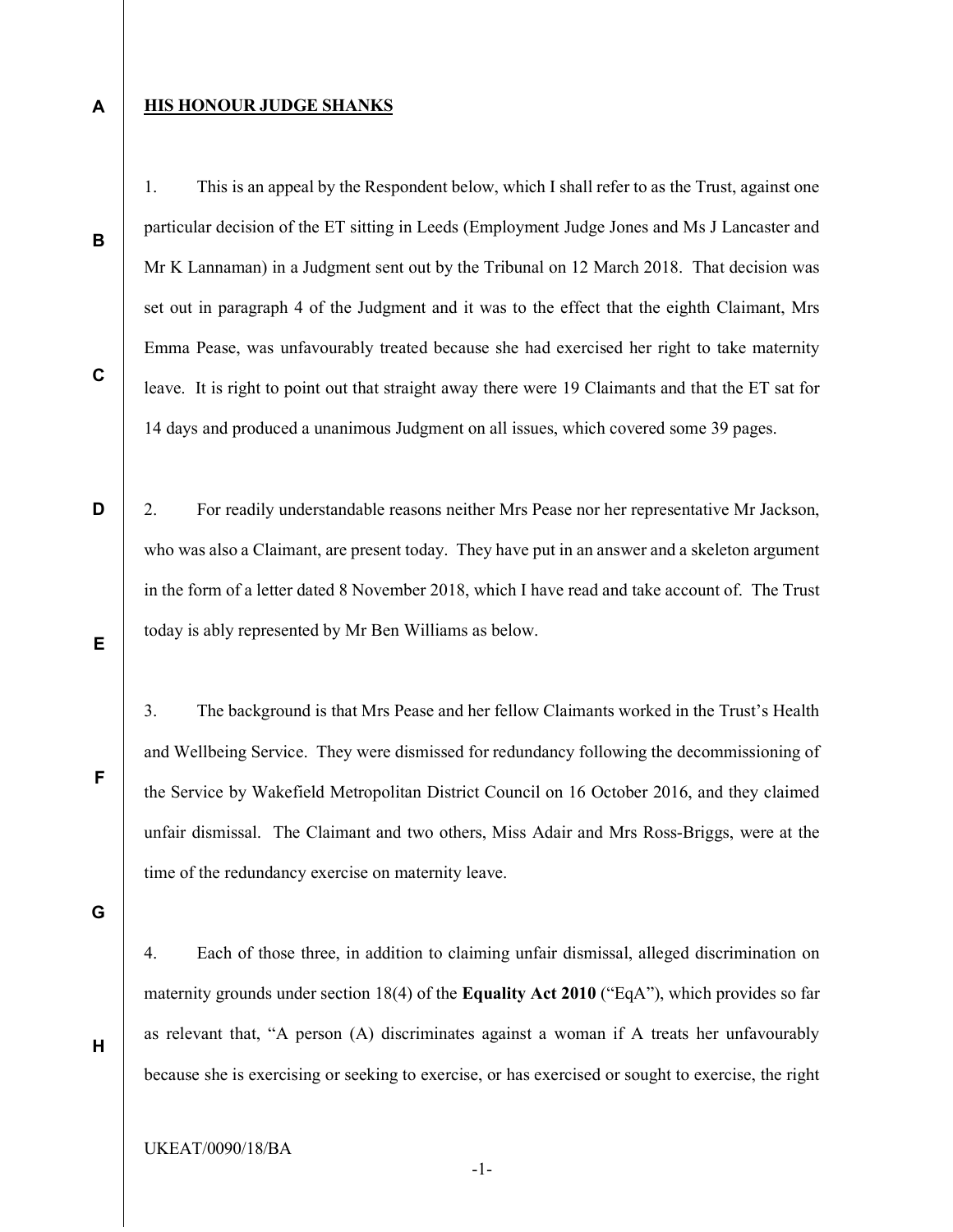A to ordinary or additional maternity leave." The nature of the relevant claim under section 18 is set out at paragraph 3 of the Reasons themselves; it was said that the treatment in question was "a failure adequately to communicate with them with regard to the redundancy exercise …"

B

C

D

E

F

G

H

5. Returning to the factual background, there had been a meeting on 26 July 2016 to discuss the forthcoming redundancies, which Mrs Pease, although she was on maternity leave, had attended. The day after that she and her fellow Claimants were put on the At Risk Register. On 28 July 2016, they were sent an email by Mr Daniel Eades of the Trust. I have that email at page 191 in my bundle. It is addressed among others to Mrs Pease and it says this:

"Hi

Please find attached the redeployment document and the guidance notes that you must complete. I cannot stress enough the importance to complete this document as fully as possible and return to HR as soon as possible. The sooner the document is returned the sooner HR can commence matching.

When filling in the form you need to consider all your experience and qualifications, not just the ones you use in your present roles.

If anyone needs any support please give myself, Jill or Denise a call …."

The email was sent to Mrs Pease's work email address. There was no evidence before the Tribunal from Mr Eades to explain why that was so or exactly what the anticipated effect on Mrs Pease would have been. In any event, Mrs Pease did not receive the email because she was not accessing her work emails; there is no finding of the ET as to why she could not access them. In any event, she learnt fairly soon afterwards that she had missed something and she rang in on 4 August 2016. At that stage she was sent a copy of the relevant form. It looks as if it was sent to her home email address. She returned it straight away and it seems that she was not in fact disadvantaged by the short delay.

6. Nevertheless, her claim under section 18 succeeded. The relevant passages in the Judgment are as follows:

UKEAT/0090/18/BA

-2-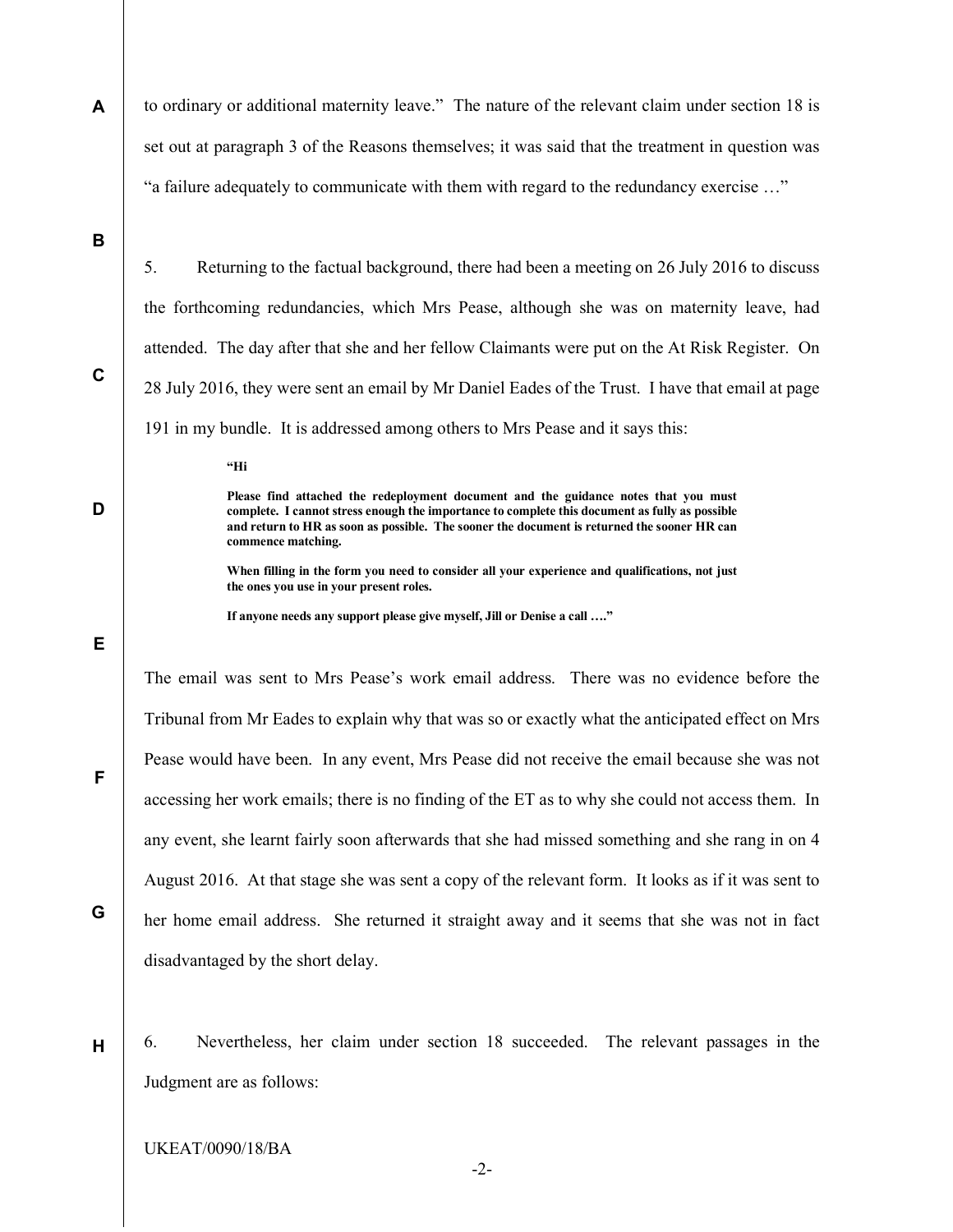"133. The delay in contacting Mrs Pease to give her the opportunity to return her preference form was a detriment and unfavourable treatment because it arose as a consequence of her exercising her right to maternity leave. She was anxious that she was not on the at-risk register and therefore contacted her union and the human resources department. She believed there may have been missed opportunities for a period of nine days in considering her for redeployment opportunities. Whilst it is fair of the respondent to point out that Mrs Pease had been on the register from 27 July 2016, unbeknown to her, she was nevertheless at the disadvantage of not having been able to submit her preferences. We are satisfied this would have impacted upon the ability suitably to match her to jobs and this was a detriment.

134. Moreover, the communication with her work email which she was unable to access left her in ignorance of three job opportunities. It was not suggested by Mrs Pease that these were suitable, but it was a consequence of her being on maternity leave and not having access to that information led to a legitimate concern that she was being kept out of the loop. It might be said that these disadvantages were shared by others who were on sick leave and not maternity leave. They were not disadvantages shared by those who are at work and who had access to their emails. Given that section 18 of the EqA relates to unfavourable treatment and not less favourable treatment, a comparison of this type does not assist the respondent. We are satisfied that the causal connection is established, in that the missed opportunity to furnish her details to the At Risk team and the ignorance of three potential job matches was a direct consequence of Mrs Pease's maternity leave whereby she was out of the workplace.

135. From 4 August 2016, we are satisfied that this unfavourable treatment ceased. Although the levels of communication were unsatisfactory, including the misinformation as to when her payments were to be received, this was not because the claimant was pregnant or had exercised her right to take maternity leave. The same unsatisfactory communication applied to all, regardless of whether they were on maternity leave."

In due course she was awarded the sum of £5,000 compensation for her section 18 claim.

7. In the meantime, the Trust appealed on liability. Mr Williams really relies on three points to say that the ET have made an error of law. First, he says that the ET should not have found that there was "unfavourable treatment". Second, he says that the ET have not properly approached the question of causation, so as to justify a finding that the unfavourable treatment was discriminatory. Third, he says that the decision was perverse.

G

H

A

B

C

D

E

F

8. The first point (unfavourable treatment) seems to me, with respect, hopeless. Having an important and urgent work message sent to an email address which one cannot access for some reason must, it seems to me, amount to unfavourable treatment one way or another, although it is fair to say that the reasoning in the first sentence of paragraph 133 does not add up, insofar as it suggests that it was unfavourable treatment *because* it arose as a consequence of her exercising her right to maternity leave.

UKEAT/0090/18/BA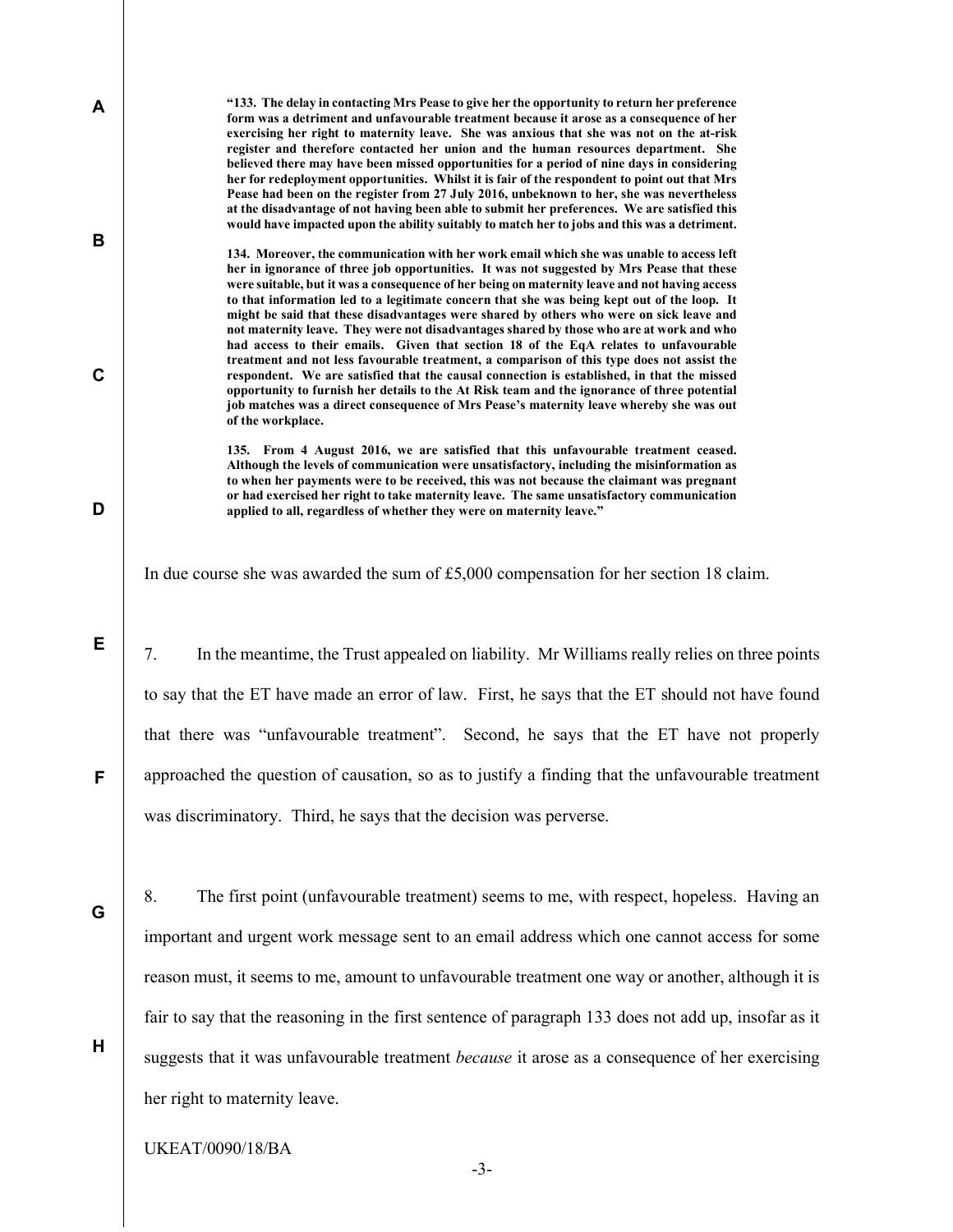9. The suggestion that the decision is perverse is also, in my view, hopeless. There are some gaps in the ET's findings of fact but the decision in itself cannot, it seems to me, be considered perverse. On a certain view of the facts, if there had been full findings, what happened may have amounted to section 18 discrimination. Mr Williams helpfully took me to the 2011 Code of Practice, which is relevantly at page 2076 in **Butterworths Employment Law Handbook** where he showed me paragraph 8.23, which gives as an example of unlawful discrimination in this area a failure to consult a woman on maternity leave about changes to her work or about possible redundancy. That demonstrates that this is the type of action which could amount to maternity leave discrimination.

D F 10. That brings me to the question of causation. I have been referred very helpfully to the decision of HH Judge Richardson in **Indigo design Build & Management Limited & Anor v** Martinez (Sex discrimination: Direct) [2014] UKEAT/0020/14/0007, which directly concerns section 18 of the EqA, and in which he considered the question of causation in the context of section 18 at paragraphs 29 to 36. For the reasons he gives, I agree that the ET must ask itself the standard "reason why" question in relation to why the unfavourable treatment took place and that it is not sufficient for the "but for" test to be satisfied for there to be a finding of discrimination under section 18. HH Judge Richardson also at paragraph 34 makes a statement which may be apposite in relation to this case where he says:

> "34. …. Failure to provide a notification or a risk assessment relating to pregnancy or maternity leave may be, but is not necessarily, "because of" pregnancy or maternity leave. It may, for example, be a simple administrative error. The same process of reasoning is required in such a case as is required in any other discrimination case."

Mr Williams (and indeed HH Judge Richardson) refer in the context of section 18 to the wider learning in relation to the relevant causation test in discrimination cases and to the case of Onu v Akwiwu and Another [2014] EWCA Civ 279, where Underhill J sets out the ways in which the "reason why" test can be satisfied, namely where a rule is applied which is inherently

-4-

UKEAT/0090/18/BA

C

E

G

A

B

H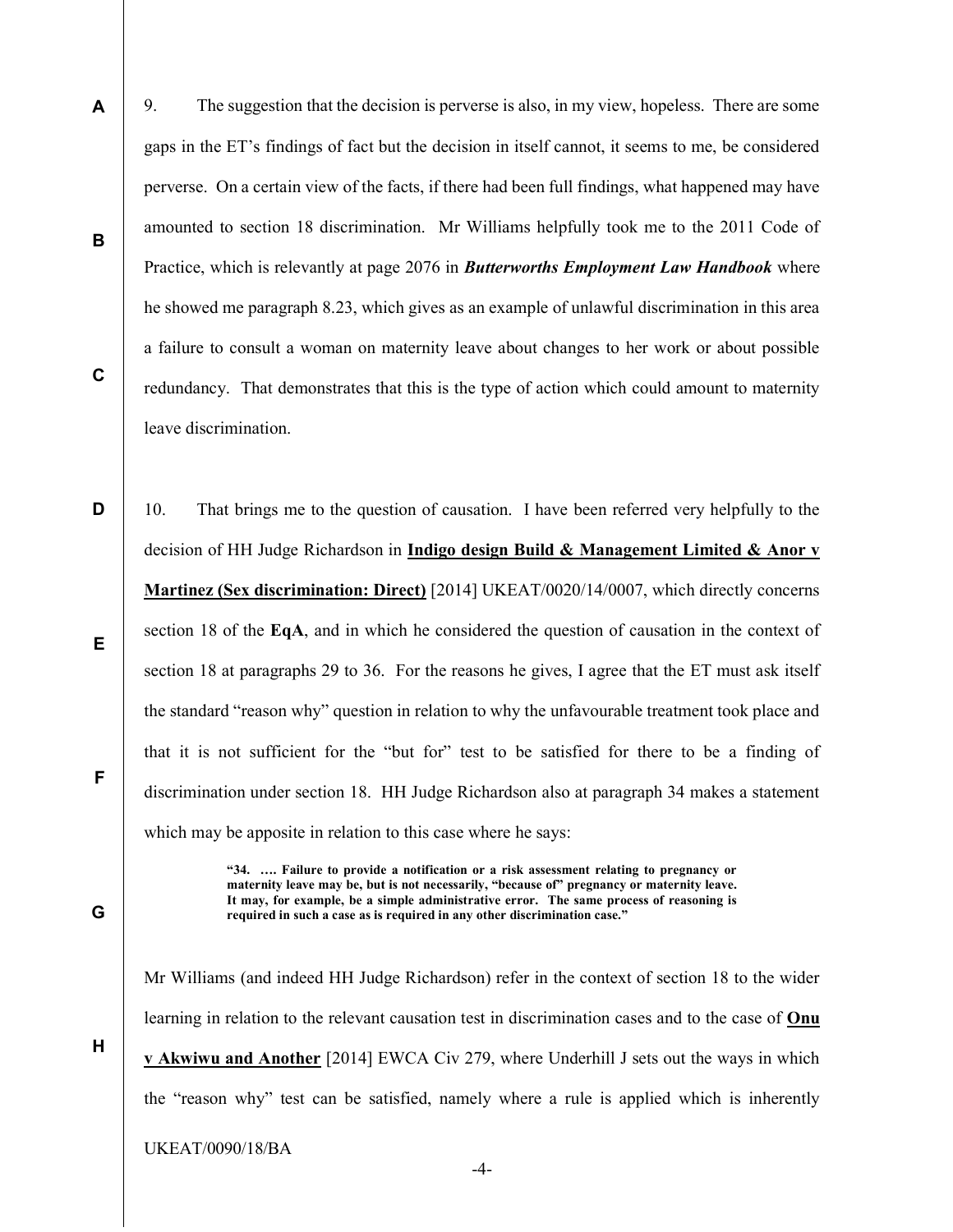A discriminatory or where the protected characteristic has actually operated on the discriminator's mind.

11. Having regard to that law, I make the following observations. First, in this case, the ET make no finding to the effect that the characteristic of being on maternity leave operated on anyone's mind. Although Mr Eades gave no evidence, it is not possible simply to read into the Judgment some kind of finding that he was motivated by a discriminatory attitude in relation to the Claimant being on maternity leave. Nor, in my view, is there sufficient factual material or analysis by the ET to say that they had decided that an inherently discriminatory rule was applied in this case. Further fact-finding and analysis would be required before that kind of case could be upheld.

12. Second, it looks from the passages I have read from paragraph 133 and 134 as if the ET have simply applied a "but for" test; but for being on maternity leave, Mrs Pease would not have been disadvantaged. That is not sufficient for a finding of discrimination.

13. Third, the indications are, looking at the findings of the ET in para 135 in relation to Ms Pease and those in relation to Mrs Ross-Briggs, that the underlying reason in this case may have been an administrative error. The ET said this in dealing with Mrs Ross-Briggs's claims:

> "157. Mrs Ross-Briggs has identified a series of miscommunications and errors which had to be corrected and necessitated her having to challenge a series of calculations and assertions. These related to her entitlement to maternity pay, when her maternity leave could commence and whether she had disentitled herself to a redundancy payment for refusing an offer.

> 158. Whilst these matters arose against the context of Mrs Ross-Briggs' pregnancy and maternity related issues, the errors and miscommunications, which were unfavourable treatment, were not because of her pregnancy or because Mrs Ross-Briggs was on maternity leave or seeking to exercise her right to such leave. Many of the claimants have identified errors made by the human resources and payroll team. In determining the reason why Mrs Ross-Briggs received such treatment, we are satisfied it was because of maladministration and error and not because the decision makers were in any way influenced by Mrs Ross-Briggs' protected characteristic."

> > -5-

C

D

B

E

G

H

F